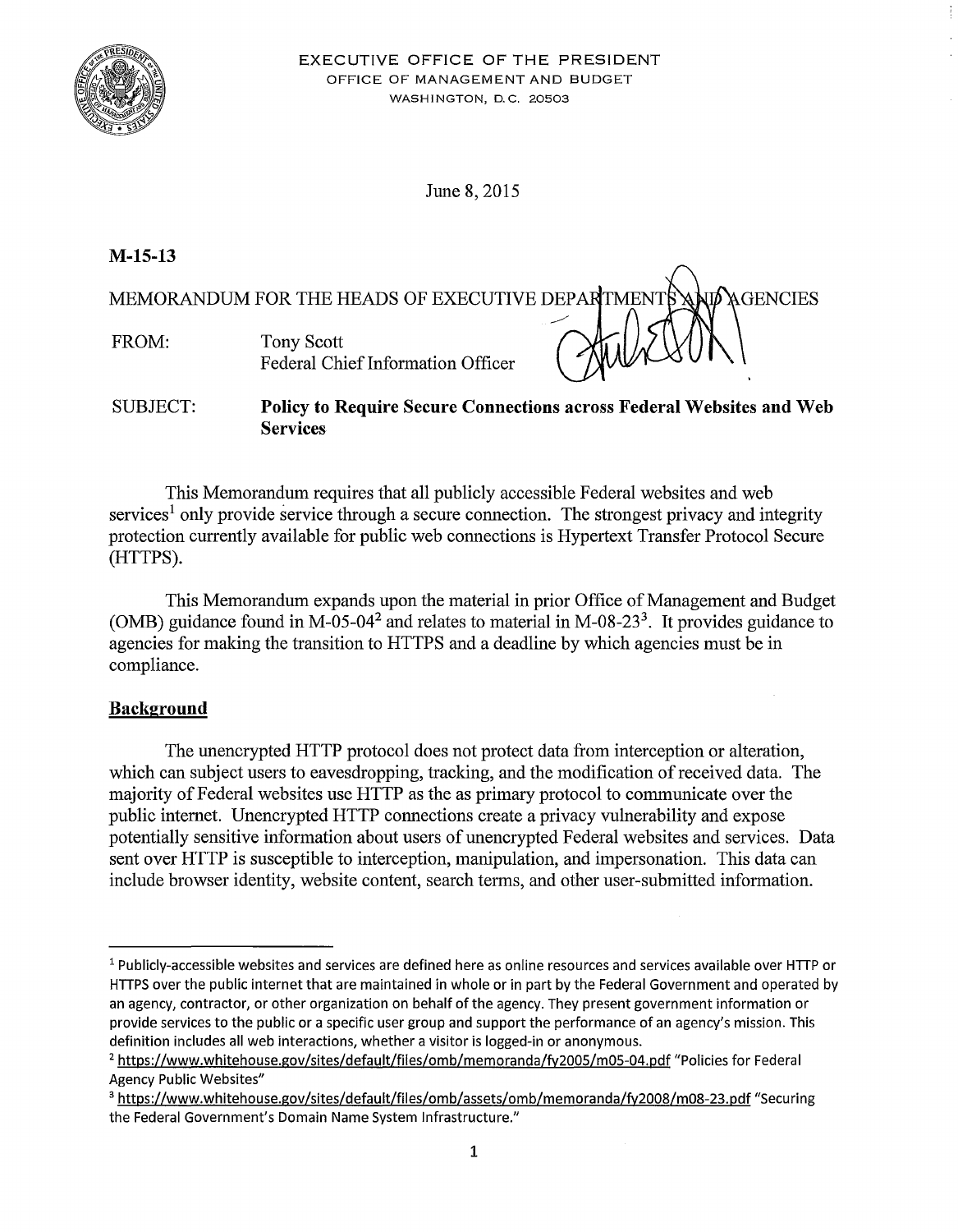To address these concerns, many commercial organizations have adopted HTTPS or implemented HTTPS-only policies to protect visitors to their websites and services. Users of Federal websites and services deserve the same protection. Private and secure connections are becoming the Internet's baseline, as expressed by the policies of the Internet's standards bodies<sup>4</sup>, popular web browsers, and the Internet community of practice. The Federal government must adapt to this changing landscape, and benefits by beginning the conversion now. Proactive investment at the Federal level will support faster internet-wide adoption and promote better privacy standards for the entire browsing public.

#### **All browsing activity should be considered private and sensitive.**

An HTTPS-Only standard will eliminate inconsistent, subjective determinations across agencies regarding which content or browsing activity is sensitive in nature, and create a stronger privacy standard government-wide.

Federal websites that do not convert to HTTPS will not keep pace with privacy and security practices used by commercial organizations, and with current and upcoming Internet standards. This leaves Americans vulnerable to known threats, and may reduce their confidence in their government. Although some Federal websites currently use HTTPS, there has not been a consistent policy in this area. An HTTPS-only mandate will provide the public with a consistent, private browsing experience and position the Federal Government as a leader in Internet security.

#### **What HTTPS Does**

HTTPS verifies the identity of a website or web service for a connecting client, and encrypts nearly all information sent between the website or service and the user. Protected information includes cookies, user agent details, URL paths, form submissions, and query string parameters. HTTPS is designed to prevent this information from being read or changed while in transit.

HTTPS is a combination of HTTP and Transport Layer Security (TLS). TLS is a network protocol that establishes an encrypted connection to an authenticated peer over an untrusted network.

Browsers and other HTTPS clients are configured to trust a set of certificate authorities<sup>5</sup> that can issue cryptographically signed certificates on behalf of web service owners. These certificates communicate to the client that the web service host demonstrated ownership of the domain to the certificate authority at the time of certificate issuance. This prevents unknown or untrusted websites from masquerading as a Federal website or service.

<sup>&</sup>lt;sup>4</sup> https://w3ctag.github.io/web-https/ "The World Wide Web Consortium (W3C)" https://www.internetsociety.org/news/internet-society-commends-internet-architecture-boardrecommendation-encryption-default "Internet Society"

<sup>&</sup>lt;sup>5</sup> In the context of HTTPS on the web, a certificate authority is a third party organization or company trusted by browsers and operating systems to issue digital certificates on behalf of domain owners.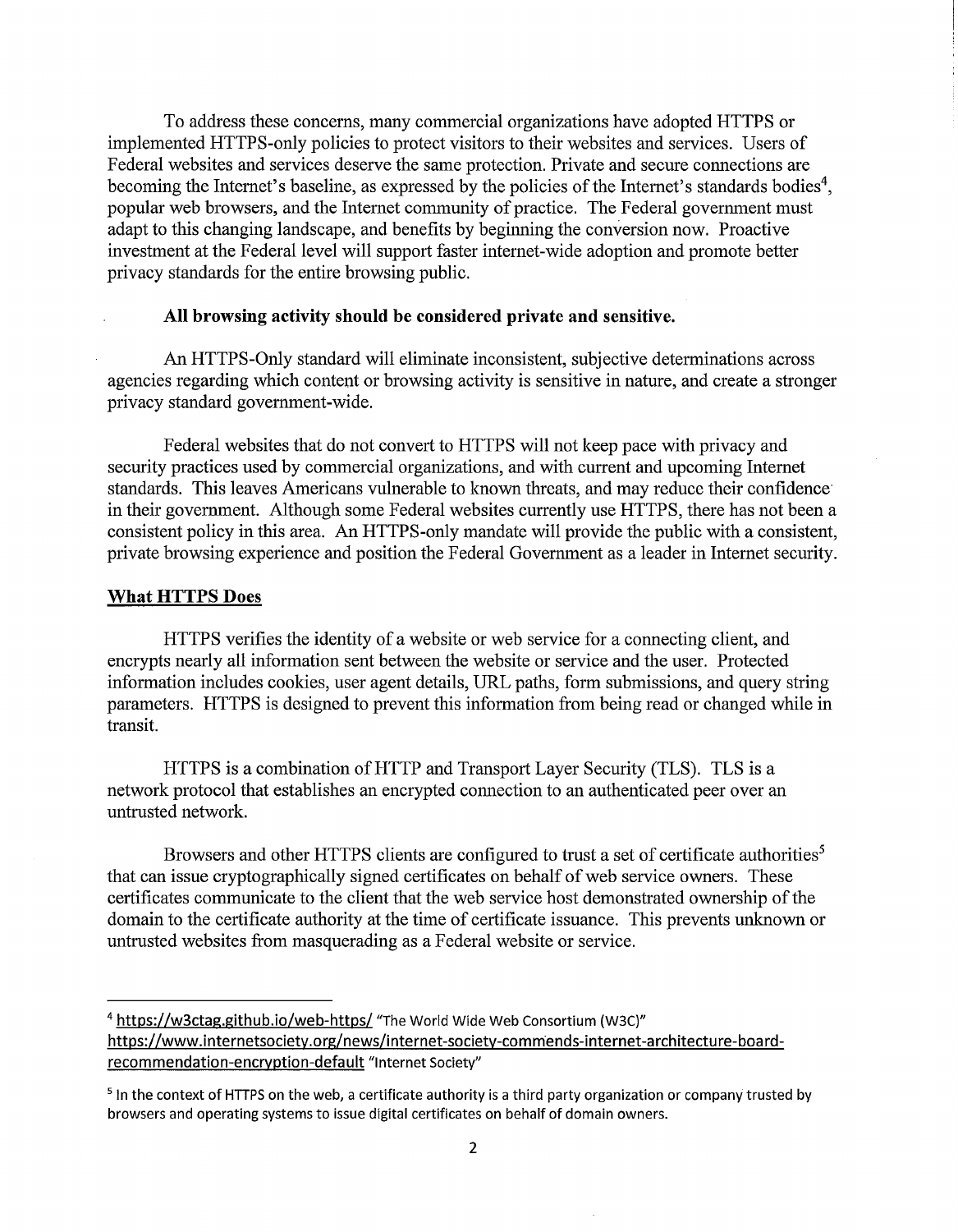### **What HTTPS Doesn't Do**

HTTPS has several important limitations. IP addresses and destination domain names are not encrypted during communication. Even encrypted traffic can reveal some information indirectly, such as time spent on site, or the size of requested resources or submitted information.

HTTPS-only guarantees the integrity of the connection between two systems, not the systems themselves. It is not designed to protect a web server from being hacked or compromised, or to prevent the web service from exposing user information during its normal operation. Similarly, if a user's system is compromised by an attacker, that system can be altered so that its future HTTPS connections are under the attacker's control. The guarantees of HTTPS may also be weakened or eliminated by compromised or malicious certificate authorities.

### **Challenges and Considerations**

**Site Performance:** While encryption adds some computational overhead, modern software and hardware can handle this overhead without substantial deleterious impact on server performance or latency.<sup>6</sup> Websites with content delivery networks or server software that supports the SPDY or HTTP/2 protocols, which require HTTPS in some major browsers, may find their site performance substantially improved as a result of migrating to HTTPS.

**Server Name Indication:** The Server Name Indication extension to TLS allows for more efficient use of IP addresses when serving multiple domains. However, these technologies are not supported by some legacy clients.<sup>7</sup> Web service owners should evaluate the feasibility of using this technology to improve performance and efficiency.

**Mixed Content8:** Websites served over HTTPS need to ensure that all external resources (images, scripts, fonts, iframes, etc.) are also loaded over a secure connection. Modern browsers will refuse to load many insecure resources referenced from within a secure website. When migrating existing websites, this can involve a combination of automated and manual effort to update, replace, or remove references to insecure resources. For some websites, this can be the most time consuming aspect of the migration process.

APIs and Services<sup>9</sup>: Web services that serve primarily non-browser clients, such as web APIs, may require a more gradual and hands-on migration strategy, as not all clients can be expected to be configured for HTTPS connections or to successfully follow redirects.

**Planning for Change:** Protocols and web standards improve regularly, and security vulnerabilities can emerge that require prompt attention. Federal websites and services should deploy HTTPS in a manner that allows for rapid updates to certificates, cipher choices

<sup>6</sup> https://istlsfastyet.com

<sup>&</sup>lt;sup>7</sup> https://https.cio.gov/sni/ "Server Name Identification"

<sup>&</sup>lt;sup>8</sup> https://https.cio.gov/mixed-content/ "Mixed Content"<br><sup>9</sup> https://https.cio.gov/apis/ 'Migrating APIs"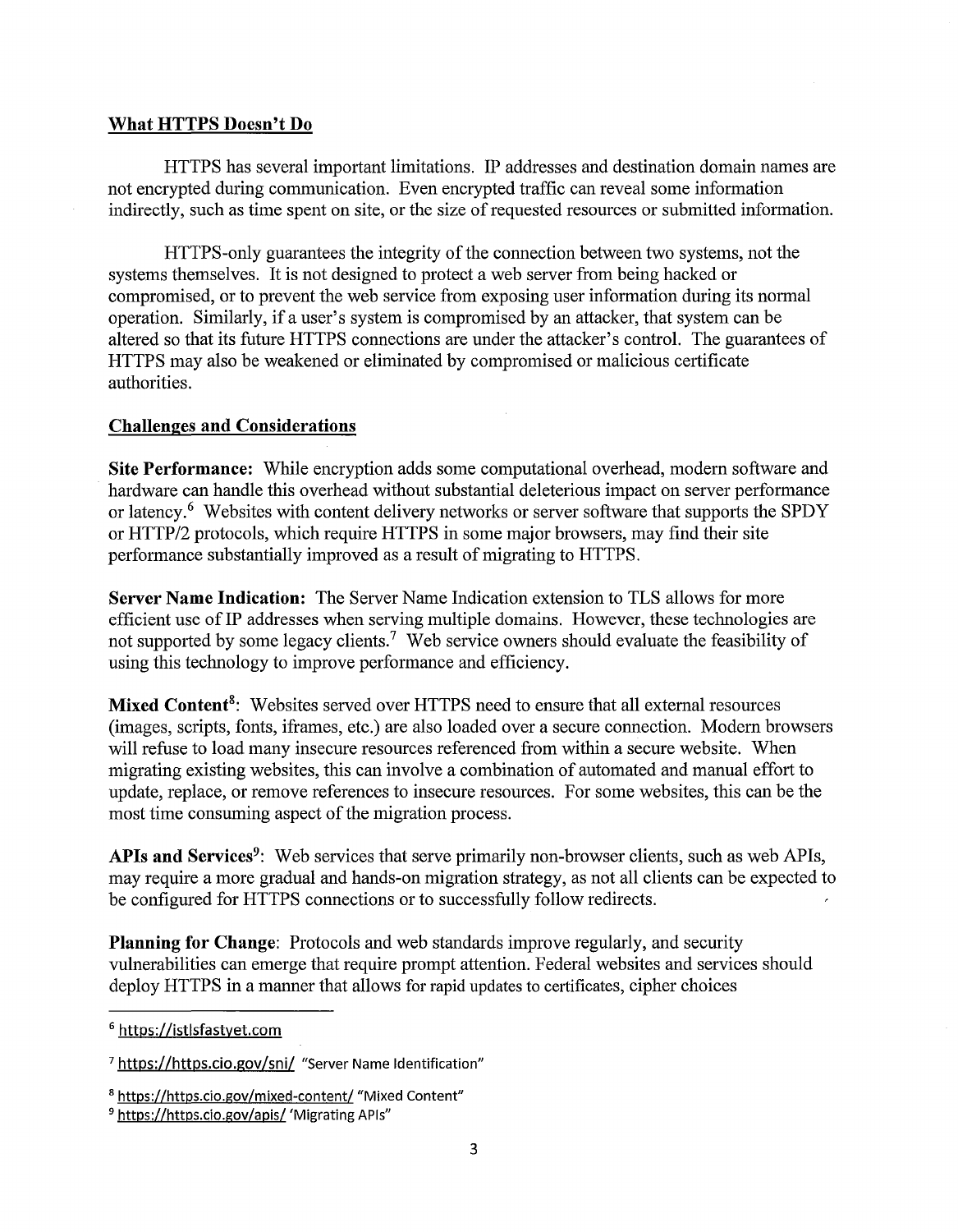(including forward secrecy<sup>10</sup>) protocol versions, and other configuration elements. Agencies should monitor https.cio.gov and other public resources<sup>11</sup> to keep apprised of current best practices.

**Strict Transport Security:** Websites and services available over HTTPS must enable HTTP Strict Transport Security  $(HSTS)^{12}$  to instruct compliant browsers to assume HTTPS going forward. This reduces the number of insecure redirects, and protects users against attacks that attempt to downgrade connections to plain HTTP. Once HSTS is in place, domains can be submitted to a "preload list"<sup>13</sup> used by all major browsers to ensure the HSTS policy is in effect at all times.

**Domain Name System Security (DNSSEC):** The new policy outlined in this Memorandum does not rescind or conflict with M-08-23, "Securing the Federal Government's Domain Name System Infrastructure."<sup>14</sup> Once DNS resolution is complete, DNSSEC does not ensure the privacy or integrity of communication between a client and the destination IP. HTTPS provides this additional security.

## **Cost Effective Implementation**

Implementing an HTTPS-only standard does not come without a cost. A significant number of Federal websites have already deployed HTTPS. The goal of this policy is to increase that adoption.

The administrative and financial burden of universal HTTPS adoption on all Federal websites includes development time, the financial cost of procuring a certificate and the administrative burden of maintenance over time. The development burden will vary substantially based on the size and technical infrastructure of a site. The compliance timeline, outlined in this Memorandum, provides sufficient flexibility for project planning and resource alignment.

OMB affirms that tangible benefits to the American public outweigh the cost to the taxpayer. Even a small number of unofficial or malicious websites claiming to be Federal services, or a small amount of eavesdropping on communication with official U.S. government sites could result in substantial losses to citizens.

Technical assistance provided at https://HTTPS.cio.gov will aid in the cost-effective implementation of this policy.

<sup>&</sup>lt;sup>10</sup> https://https.cio.gov/technical-concepts/#forward-secrecy "Forward Secrecy"

<sup>&</sup>lt;sup>11</sup> https://https.cio.gov/resources/ "Resources"

<sup>12</sup> https://https.cio.gov/hsts, "Strict Transport Security"

<sup>13</sup> https://hstspreload.appspot.com

<sup>14</sup> https://www.whitehouse.gov/sites/default/files/omb/assets/omb/memoranda/fy2008/m08-23.pdf "Securing the Federal Government's Domain Name System Infrastructure."